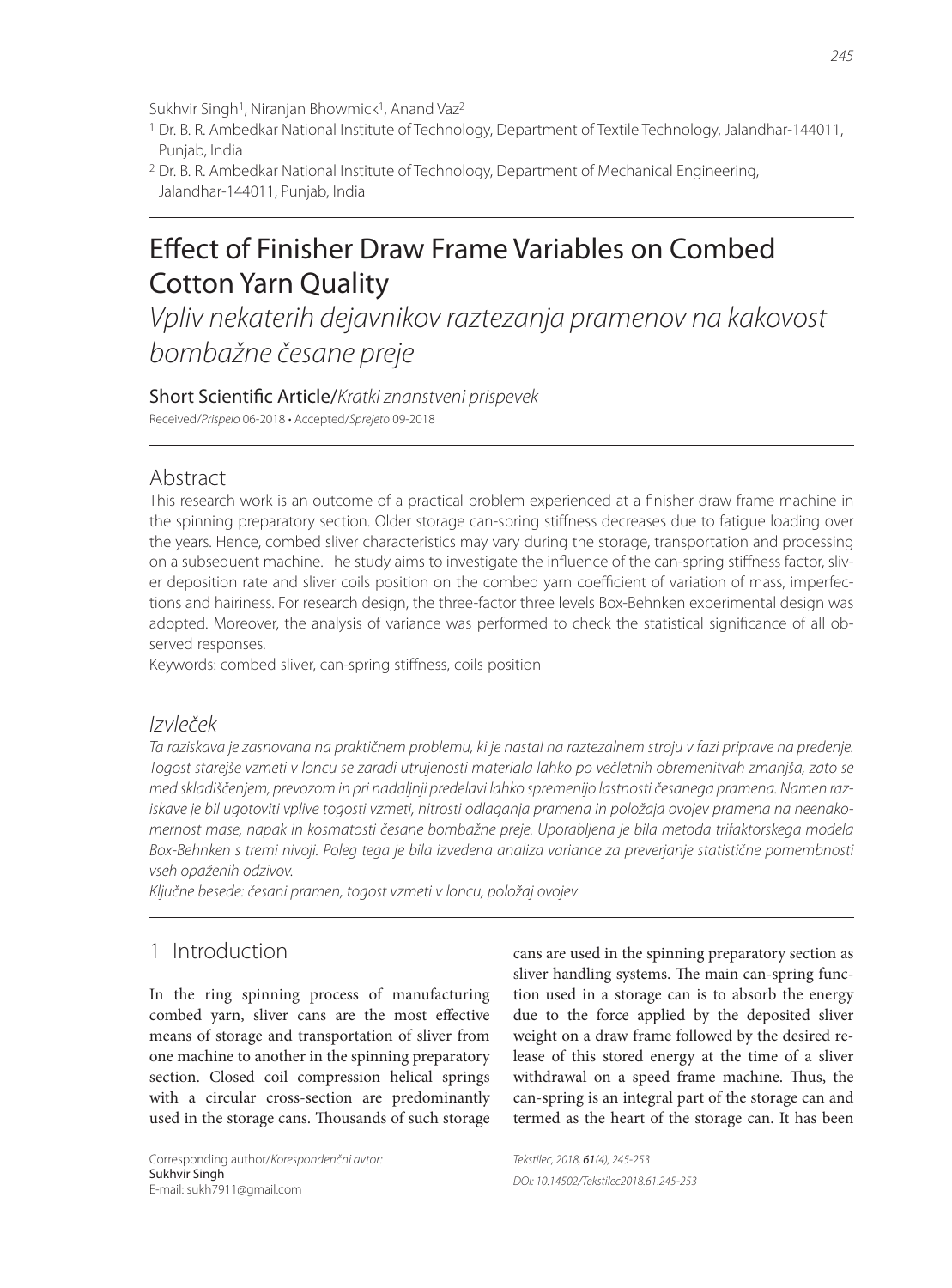246 **246 Effect of Finisher Draw Frame Variables on Combed Cotton** Yarn Quality

reported that can-spring pressure should be about 80% of the sliver storage capacity for a smoother operation [1]. Can-spring stiffness decreases gradually with time due to fatigue loading [2–3]. Older can-springs fail to perform consistently which can deteriorate the quality of stored combed sliver during the deposition at a finisher draw frame and at the time of withdrawal of sliver from the storage cans on the speed frame creel zone. It has been reported that the condition and adequacy of a canspring should be carefully monitored for a smoother operation, in order to achieve consistent sliver, roving and yarn quality [4–7].

A finisher draw frame is an imperative stage among the spinning preparatory processes since the inadequacies present in the combed drafted sliver will surely pass into the yarn and the defect in a finished combed sliver could not be rectified on subsequent machines. According to previous studies, the alignment of fibres in the sliver configuration improved the drawing of combed sliver [8–10]. Combed sliver with its low inter-fibre friction is more prone to falsified draft and stretching [11]. The studies reported that the fibre configuration in combed sliver is predominately affected by the draw frame speed [12]. Combed sliver stresses should be appropriately controlled during the sliver deposition and its withdrawal on a speed frame machine as sliver weight is the major source of sliver stress on a draw frame and the magnitude of sliver tension can reach about one-third of the combed sliver strength in a modern high-speed draw frame [13–14].

Combed drawn sliver experiences during the withdrawal at a speed frame stickiness with adjacent sliver layers due to the action of the compressive force applied by the can-spring through the top plate and the compressive force applied by its own weight of deposited sliver from the top, middle and bottom position sliver coils. The reverse force applied by the can-spring through the top plate gradually decreases from the bottom sliver-coil position to the top sliver-coil position.

Most previous studies came to the conclusion that combed sliver should be handled meticulously during the deposition, withdrawal and storage in cans. Moreover, can-spring stiffness should be chosen carefully to achieve consistent stored sliver quality, smoother operation and better sliver handling in the spinning preparatory section of a spinning mill. Combed ring spun yarn imperfections once generated during sliver handling cannot be rectified later in the ring spinning process. In line with the thumb rule adopted in the spinning preparatory section, better yarn demands better sliver and better sliver demands a correct sliver handling system. Incorrect sliver handling cans damage sliver in many ways and the yarn made from it has many more imperfections [15]. However, previous studies lack in detailed explanations for combed yarn quality deterioration due to older can-spring and the effect of sliver coils position of yarn quality parameters. Hence, a comprehensive study is required to examine the effect of finisher draw frame variables on combed yarn quality parameters. This work is an attempt to investigate the influence of can-spring stiffness, finisher draw frame delivery speed and stored combed sliver coils position on the mass coefficient of variation of combed yarn, imperfection and hairiness.

# 2 Materials and methods

#### 2.1 Materials

Combed cotton sliver samples were produced on a twin delivery finisher draw frame machine. Fibre characteristics were checked using a High volume instrument (HVI). The cotton fibres with on average 29 mm in length and with fibre fineness in micronaire equalling 3.6 were used for the preparation of combed sliver, roving and finally 14.76 tex yarn.

#### **Preparation of yarn samples and experimental plan** In order to investigate the effect of can-spring stiff-

ness, finisher draw frame delivery rate and stored sliver coils position on yarn quality parameters, the Box-Behnken experimental design for three factors and three levels was adopted for sample planning and experimental purpose as indicated in Table 1. The actual values of variables corresponding to the coded levels are shown in Table 2. An appropriate randomisation and replication technique was considered during the sample preparation for an effective statistical analysis and to minimise the chances of error occurrence.

The influential finisher draw frame variables, e.g. can-spring stiffness, delivery and sliver coils position, were shortlisted and taken into account as independent parameters to observe their effect on dependent parameters, e.g. yarn coefficient of variation of mass at 0.01 m cut length, imperfections and hairiness.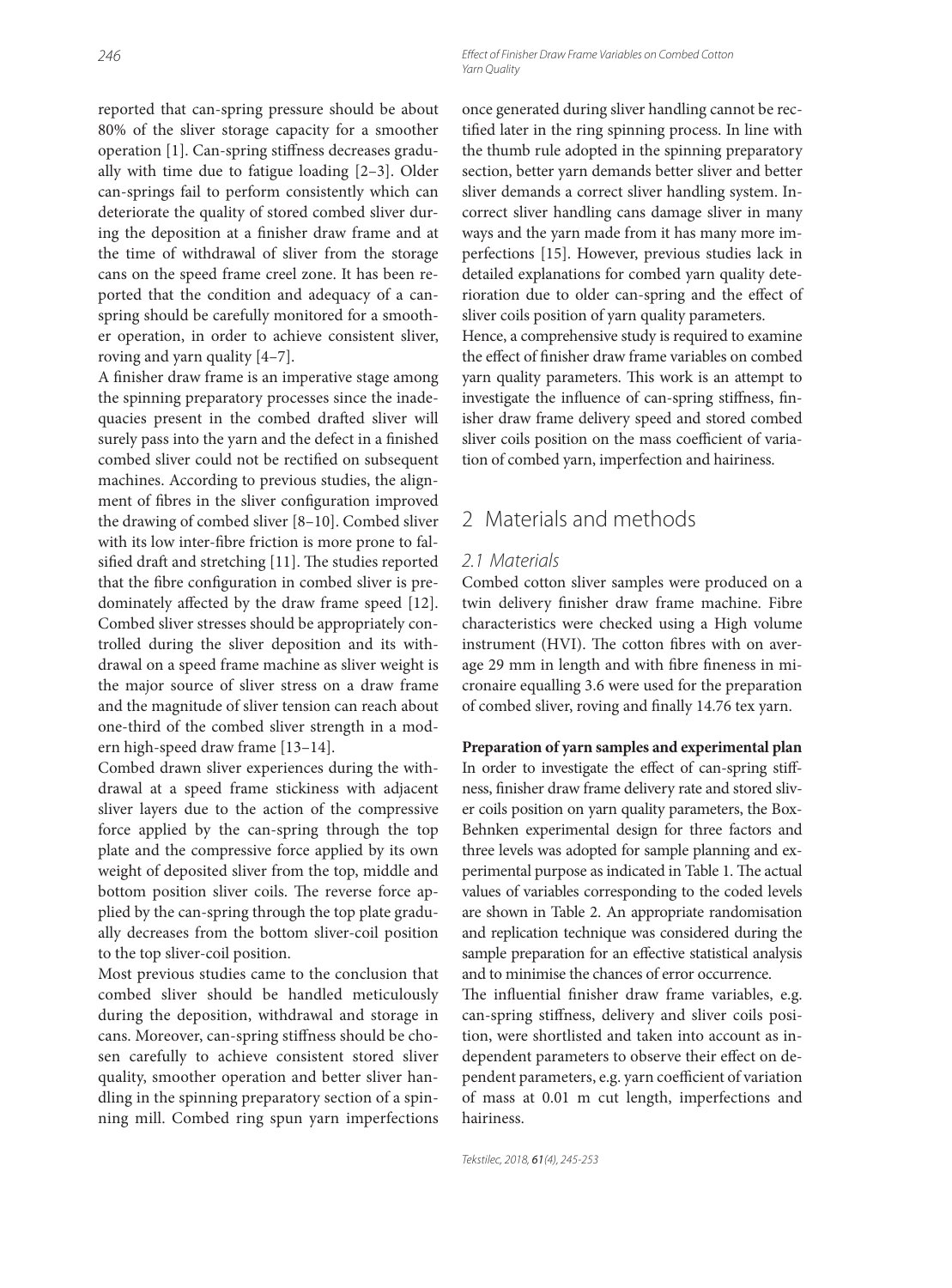#### **Conditioning of samples**

Yarn samples were conditioned under standard atmospheric conditions, in a tropical atmosphere of 27±2°C and 65±2% relative humidity, while the number of readings was determined according to the variation in the sample in order to achieve a 95% confidence interval.

#### 2.2 Methods

#### **Design of experiment**

Older sliver cans of reduced spring stiffness were tested for spring stiffness using predetermined dead weights and then categorised into different groups of spring stiffness after prolonged scrutiny. Three categories of storage cans with the spring stiffness of 150 N/m, 173 N/m and 196 N/m were considered for evaluation as mentioned in Table 2. These cansprings were used at a finisher draw frame delivery for combed sliver storage and the same cans were fed to speed frame for further processing. Combed drawn sliver samples were produced and stored in the above mentioned storage cans at 250 m/min, 350 m/min and 450 m/min delivery rates at a finisher draw frame and m/min indicating sliver delivery rate in metres per minutes.

Sliver coils position inside the storage can was also considered as a qualitative variable for the study. Therefore, the total length of stored sliver was divided into three segments of equal length representing each sliver coils position, i.e. bottom, middle and top. Afterwards, these sliver segments were by using different can-spring stiffness and different delivery speed processed over speed frame and ring frame to be converted into combed yarn.

#### **Statistical analysis**

The effects of the aforementioned independent finisher draw frame variables were statistically investigated using ANOVA at a 95% confidence interval using statistical software. The independent factors taken into account were spring stiffness, delivery rate and sliver coils position to check for any statistical significance.

#### **Yarn testing**

Adequate numbers of combed yarn samples were tested taking into account the coefficient of variation. The yarn coefficient of variation of mass at 0.01 metre  $(CV_m)$  and total imperfections, including the sum of thick +50%, thin –50% and neps +200% per 1000 metres long yarn, were measured on an USTER® Tester 4-S according to standard ASTM D 1425-96. Yarn hairiness was measured using a ZWEIGLE hairiness tester in accordance with standard ASTM D5647-01. Yarn hairiness,  $S_3$ , was considered, i.e. hairs per 100 m with the hair length of 3 mm and above were measured.

# 3 Results and discussion

### 3.1 Effect of spring stiffness on combed yarn quality

As can-spring stiffness decreases with time due to fatigue load and other influential factors, an older can-spring fails to perform its original levelling function effectively during sliver processing at finisher draw frame, storage and withdrawal at speed frame. Combed sliver has very low interfibre cohesion due to a higher degree of fibre parallelisation and straightening of hooked portion. Thus, combed

| Standard runs          |                          |  |   | $\overline{ }$ | 8 | 10 |  |  |  |
|------------------------|--------------------------|--|---|----------------|---|----|--|--|--|
| Spring stiffness [N/m] |                          |  | - |                |   |    |  |  |  |
| Delivery rate [m/min]  | $\overline{\phantom{a}}$ |  |   |                |   |    |  |  |  |
| Sliver coils position  |                          |  | - |                |   |    |  |  |  |

*Table 1: Box-Behnken design for three variables*

*Table 2: Actual values of variables corresponding to the coded levels*

| <b>Variables</b>       | -             |        |      |
|------------------------|---------------|--------|------|
| Spring stiffness [N/m] | .50           |        | l 96 |
| Delivery rate [m/min]  | 250           | 350    | 450  |
| Sliver coils position  | <b>Bottom</b> | Middle | Top  |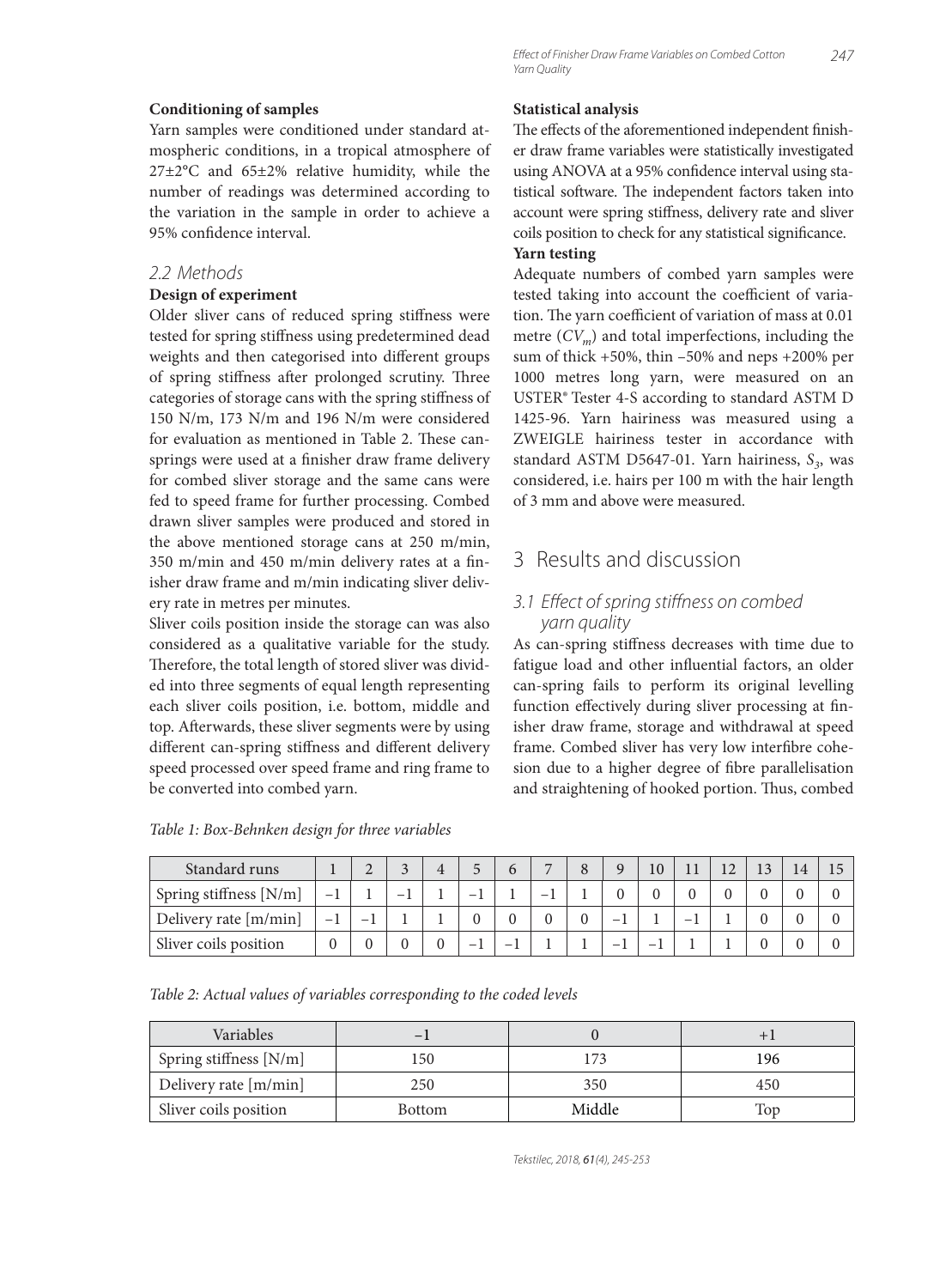sliver is more susceptible to unexpected stretching as a consequence of the tension generated in the sliver due to its own weight at a higher processing speed. Sliver stretching has been observed at a speed frame creel zone while working with older sliver cans of low spring stiffness. The weight of the sliver in the top sliver layer and lifter roller at the speed frame creel plays a crucial role in the tension generation in combed sliver while working with an older can-spring. An older can-spring will deform more than desired due to the reduced spring stiffness; hence, the length of the sliver in the top sliver coils and lifter roller increases slightly, resulting in an additional contribute in the tension development by increasing combed sliver weight.

It was observed that the yarn samples produced using older can-springs of reduced spring stiffness 150 N/m showed higher hairiness compared to the samples produced using cans with173 N/m and 196 N/m spring stiffness. Moreover, the hairiness value was comparatively higher for the yarn samples produced from the bottom position sliver coils due to increased stickiness of fibres during the sliver withdrawal at the speed frame creel, resulting in fibres protruding from

one layer to adjacent layer. These samples therefore contributed to more imperfections in the resultant yarn due to the presence of thick and thin places as indicated in Table 3. The samples produced using a low spring stiffness can-spring from the bottom sliver coils position showed higher imperfections compared to other samples. The analysis of variance confirms that the effect of spring stiffness is significant for  $CV_m$  and combed yarn imperfections, which can be seen in Tables 3 and 4.

The experiment results reveal that the combed yarn coefficient of variation of mass is higher for the bottom sliver coils position and for the samples prepared from the low spring stiffness can-spring compared to other samples as shown in the surface and contour plots in Figure 1. The coefficient of determination ( $R^2 = 0.9607$ ) indicates a good fit between the predicted values and experiment data. The statistical analysis suggested that insignificant lack of fit (p-value  $>0.05$ ) implies that the model is valid for the present study. The relative contribution of spring stiffness was the highest for  $CV_m$ , which was 16.86%, followed by the imperfection, which was 15.34%, and the lowest for combed yarn hairiness. The effect

*Table 3: Box-Behnken sample design, together with variables and their corresponding responses*

|                                      |                  | Variables                       |                          | Responses    |               |                                         |  |  |  |
|--------------------------------------|------------------|---------------------------------|--------------------------|--------------|---------------|-----------------------------------------|--|--|--|
| Spring<br>Runs<br>stiffness<br>[N/m] |                  | Delivery<br>rate [m/<br>$min$ ] | Sliver coils<br>position | $CV_{m}$ [%] | Imperfections | Hairiness,<br>$S_3$<br>[hairs/100 $m$ ] |  |  |  |
| $\mathbf{1}$                         | $-1$             | $-1$                            | $\boldsymbol{0}$         | 13.87        | 253           | 1328                                    |  |  |  |
| $\overline{2}$                       | $\mathbf{1}$     | $-1$                            | $\mathbf{0}$             | 13.47        | 145           | 945                                     |  |  |  |
| 3                                    | $-1$             | 1                               | $\boldsymbol{0}$         | 13.58        | 164           | 1234                                    |  |  |  |
| $\overline{4}$                       | $\mathbf{1}$     | $\mathbf{1}$                    | $\boldsymbol{0}$         | 13.19        | 110           | 861                                     |  |  |  |
| 5                                    | $-1$             | $\overline{0}$                  | $-1$                     | 14.43        | 280           | 1592                                    |  |  |  |
| 6                                    | $\mathbf{1}$     | $\boldsymbol{0}$                | $-1$                     | 13.78        | 205           | 1667                                    |  |  |  |
| $\overline{7}$                       | $-1$             | $\overline{0}$                  | $\mathbf{1}$             | 13.64        | 189           | 1164                                    |  |  |  |
| 8                                    | $\mathbf{1}$     | $\theta$                        | $\mathbf{1}$             | 13.44        | 165           | 896                                     |  |  |  |
| $\mathbf{Q}$                         | $\boldsymbol{0}$ | $-1$                            | $-1$                     | 14.30        | 312           | 1178                                    |  |  |  |
| 10                                   | $\boldsymbol{0}$ | $\mathbf{1}$                    | $-1$                     | 14.14        | 267           | 1365                                    |  |  |  |
| 11                                   | $\boldsymbol{0}$ | $-1$                            | $\mathbf{1}$             | 13.49        | 152           | 812                                     |  |  |  |
| 12                                   | $\overline{0}$   | $\mathbf{1}$                    | $\mathbf{1}$             | 13.54        | 157           | 902                                     |  |  |  |
| 13                                   | $\overline{0}$   | $\overline{0}$                  | $\mathbf{0}$             | 13.33        | 141           | 780                                     |  |  |  |
| 14                                   | $\overline{0}$   | $\overline{0}$                  | $\mathbf{0}$             | 13.38        | 136           | 647                                     |  |  |  |
| 15                                   | $\boldsymbol{0}$ | $\boldsymbol{0}$                | $\boldsymbol{0}$         | 13.26        | 119           | 763                                     |  |  |  |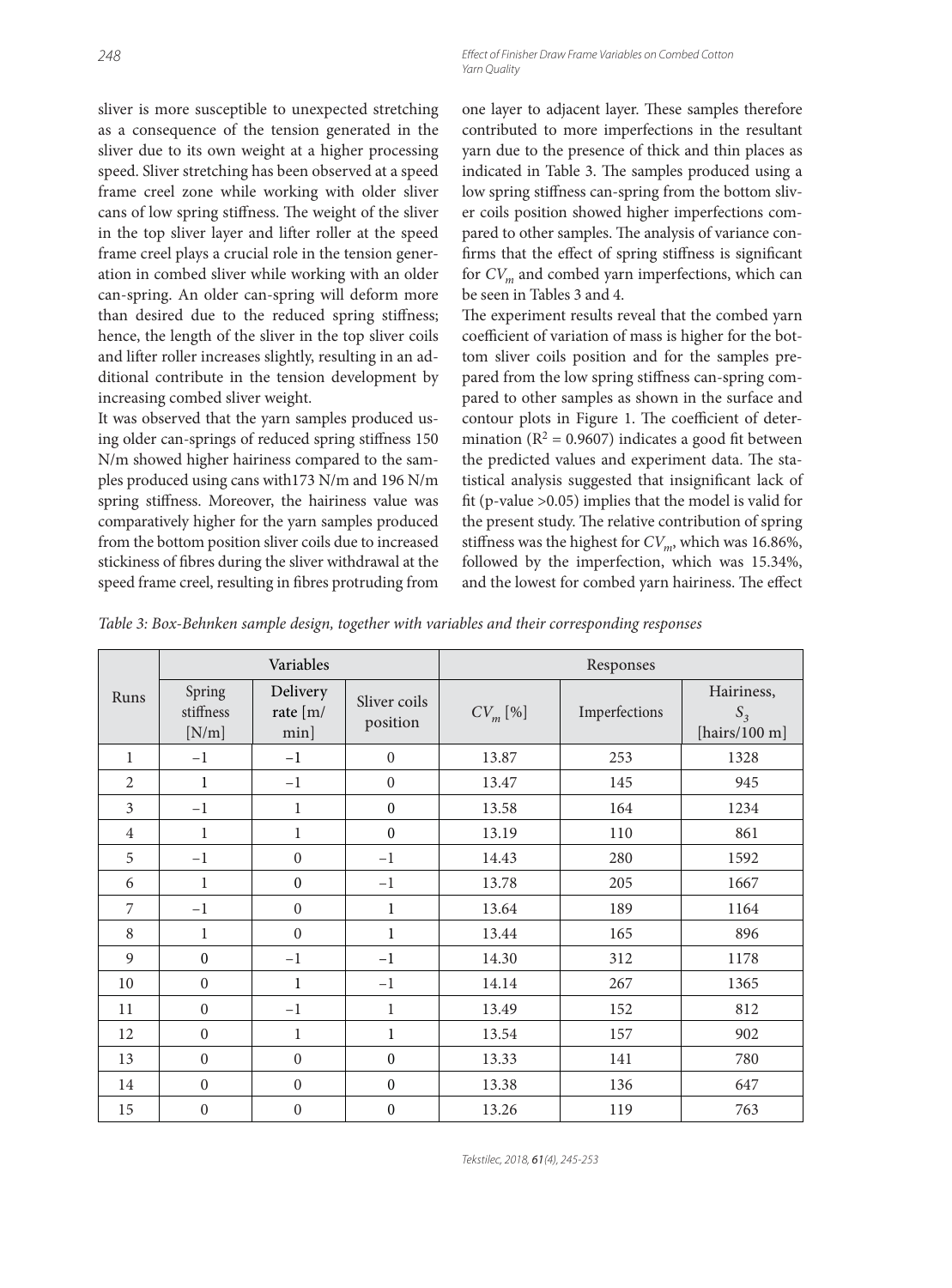of spring stiffness on yarn  ${\cal C}{\cal V}_m$  and imperfection was significant whereas the effect of spring stiffness on combed yarn hairiness was found insignificant as mentioned in ANOVA summary shown in Table 4.

|                        | Effects                     |               |                                      |  |  |  |  |
|------------------------|-----------------------------|---------------|--------------------------------------|--|--|--|--|
| Spinning variables     | $CV_{m}$ [%]                | Imperfections | Hairiness, $S_3$<br>[hairs/100 $m$ ] |  |  |  |  |
| Spring stiffness [N/m] | $(0.00a)$ , s <sup>b)</sup> | $0.02$ , s    | $0.05$ , ns                          |  |  |  |  |
| Delivery rate [m/min]  | $0.05$ , ns $c)$            | $0.9$ , ns    | $0.80$ , ns                          |  |  |  |  |
| Sliver coils position  | 0.00, s                     | 0.00, s       | 0.00, s                              |  |  |  |  |

*Table 4: ANOVA summary through p-value analysis*

a) p-value, b) s – significant (if p <0.05 at 95% confidence interval), c) ns – not significant (if p > 0.05)



Figure 1: Effect of finisher draw frame variables on combed yarn imperfections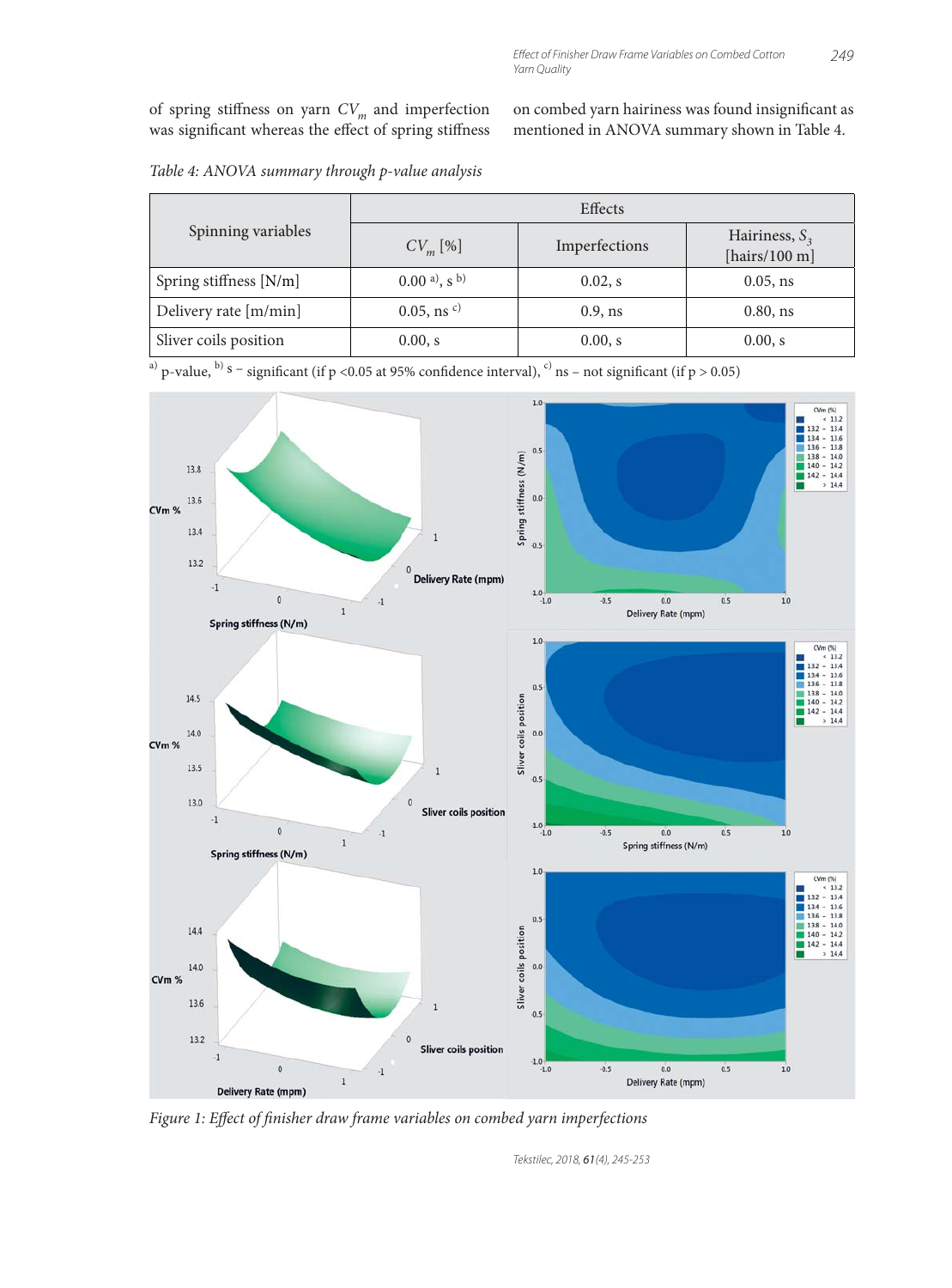# 3.2 Effect of delivery rate on combed yarn quality

The higher the finisher draw frame delivery rate, the shorter is the sliver residence time in the drafting zone resulting in less effective straightening of hooked fibres. At a higher delivery rate, sliver experiences more centrifugal force inside the coiler. The aforementioned factors contributed to improved combed sliver strength and enabled fewer chances of sliver failure at the speed frame. It could be observed from the surface and contour plots that combed yarn imperfections were rarer at a higher delivery rate compared to other samples. The statistical analysis of variance revealed that the effect of delivery rate on combed yarn quality parameters was not significant as shown in Table 4. The yarn *CVm* and hairiness remained almost unchanged with a variation in the finisher draw frame delivery rate from 250 m/min to 450 m/min as shown in Figures 1 and 3, respectively.

## 3.3 Effect of sliver coils position on combed yarn quality

The intensity of the force applied by the can-spring through the top plate was gradually reducing from the bottom to the top as shown in Figure 4; hence, the bottom sliver coils experienced more force of compression compared to that of the middle and



*Figure 2: Effect of finisher draw frame variables on combed yarn imperfections*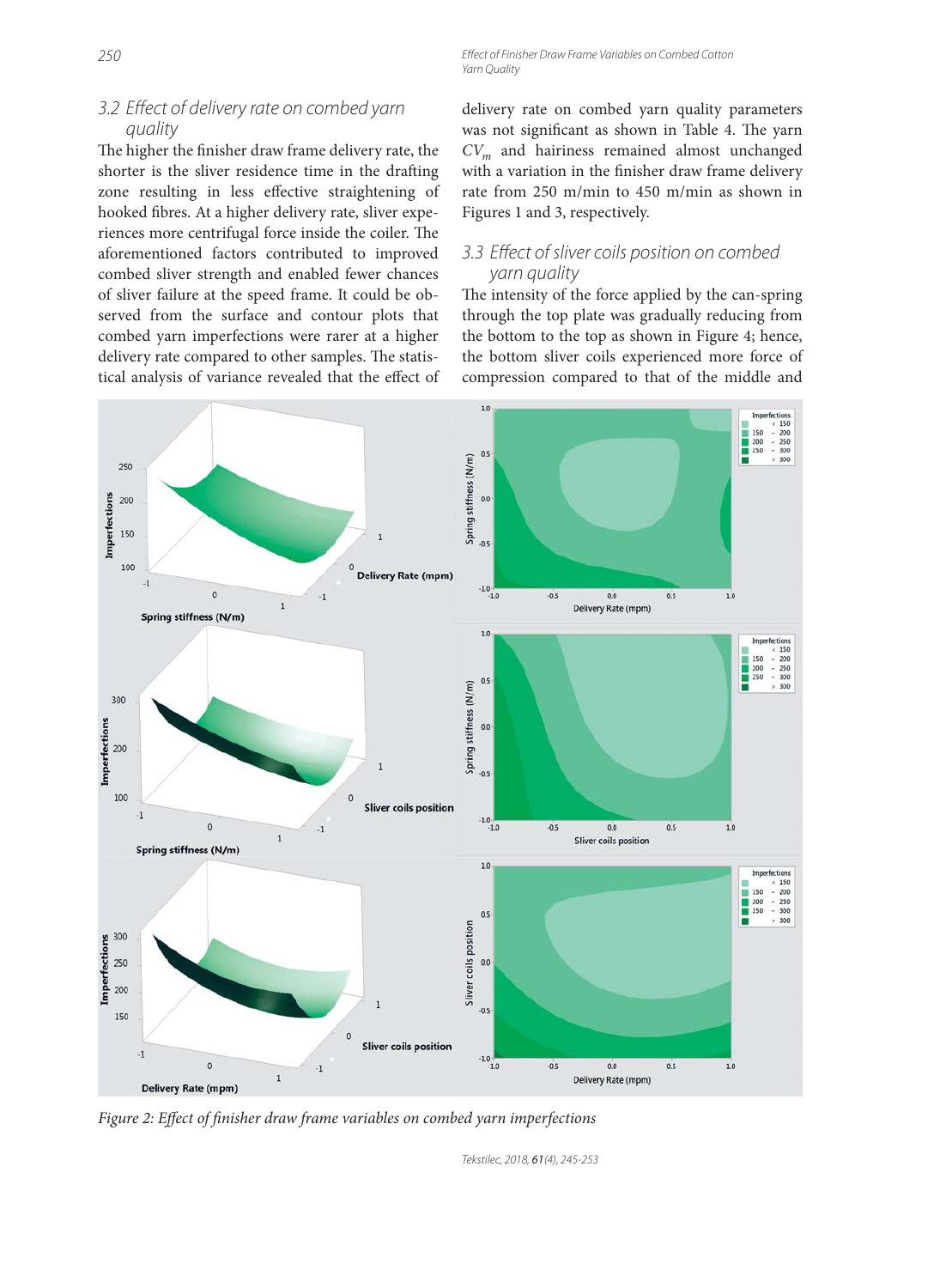top layer sliver coils. The force experienced at the bottom, middle and top sliver coils position was not equal but variable in nature. Moreover, due to the force applied to its own weight of sliver from the middle and top sliver coils, the bottom sliver coils got sandwiched as shown in Figure 4. Due to this difference in the compression force and force applied by the middle and top sliver coils, the bottom sliver quality deteriorated to a higher extent. The condition of the bottom sliver coils was severely affected due to the increase in adhesion with adjacent sliver layers. A higher number of sliver failures at the speed frame were observed in the case of the samples produced from the bottom sliver

coils position. Hence, the resultant yarn showed a higher coefficient of variation of the mass,  $CV<sub>m</sub>$ , more imperfections and a high level of hairiness in combed yarn shown in Figures 1, 2 and 3.

The coefficient of determination ( $R^2 = 0.9321$ ) indicates a good fit between the predicted values and experimental data. The statistical analysis suggests that the insignificant lack of fit (p-value  $>0.05$ ) implies that the model is valid for the present study. The statistical analysis suggests that the percentage contribution of sliver coils positioned at 40.44% for the coefficient of variation of mass, 37.5% for hairiness and 36.2% for imperfections. It can be concluded that the effect of sliver coils position was found



Figure 3: Effect of finisher draw frame variables on combed yarn hairiness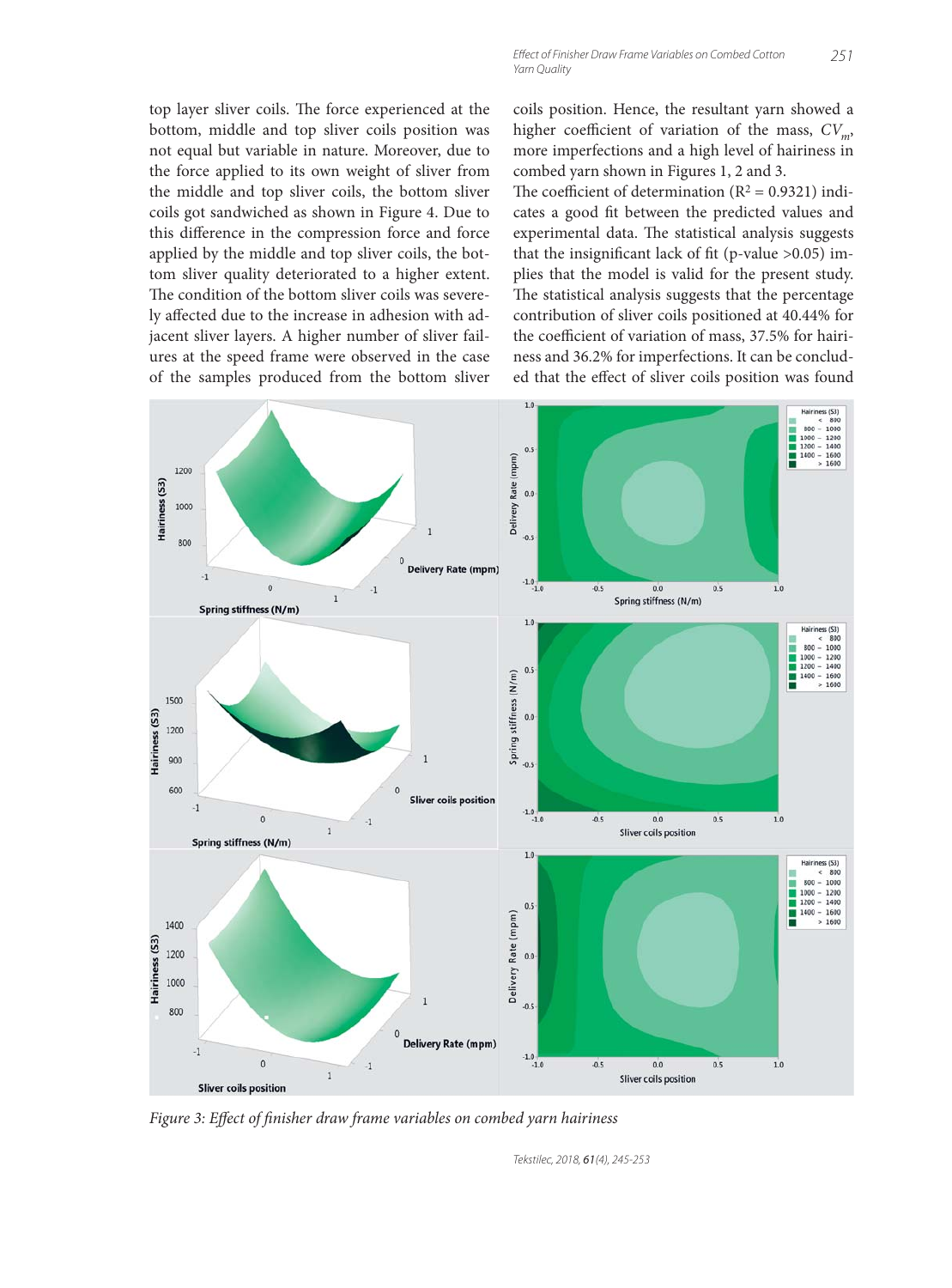252 **Effect of Finisher Draw Frame Variables on Combed Cotton** Yarn Quality

strongly significant in deciding combed yarn  $CV_m$ , imperfections and hairiness. The analysis of variance revealed the same as shown in Table 4.



*Figure 4: Force applied by can-spring through top plate on different sliver coils positions* 

3.4 Analysis of predicted versus actual values It is believed that for a good fit, the points should be close to the fitted line. The predicted versus actual plots are a graphical interpretation of ANOVA (analysis of variance). It was established that the actual values are in a better alignment with respect to predicted values in the case of  $CV_m$ , imperfections and hairiness as shown in Figure 5. Most of the yarn  $CV<sub>m</sub>$  value came under the gamut of 13.19 to 13.78, hence a non-uniform pattern along the prediction line. Similar trends can be observed in the case of imperfections as well.



*Figure 5: Predicted versus actual curves for CV<sub>m</sub>, imperfections and hairiness*